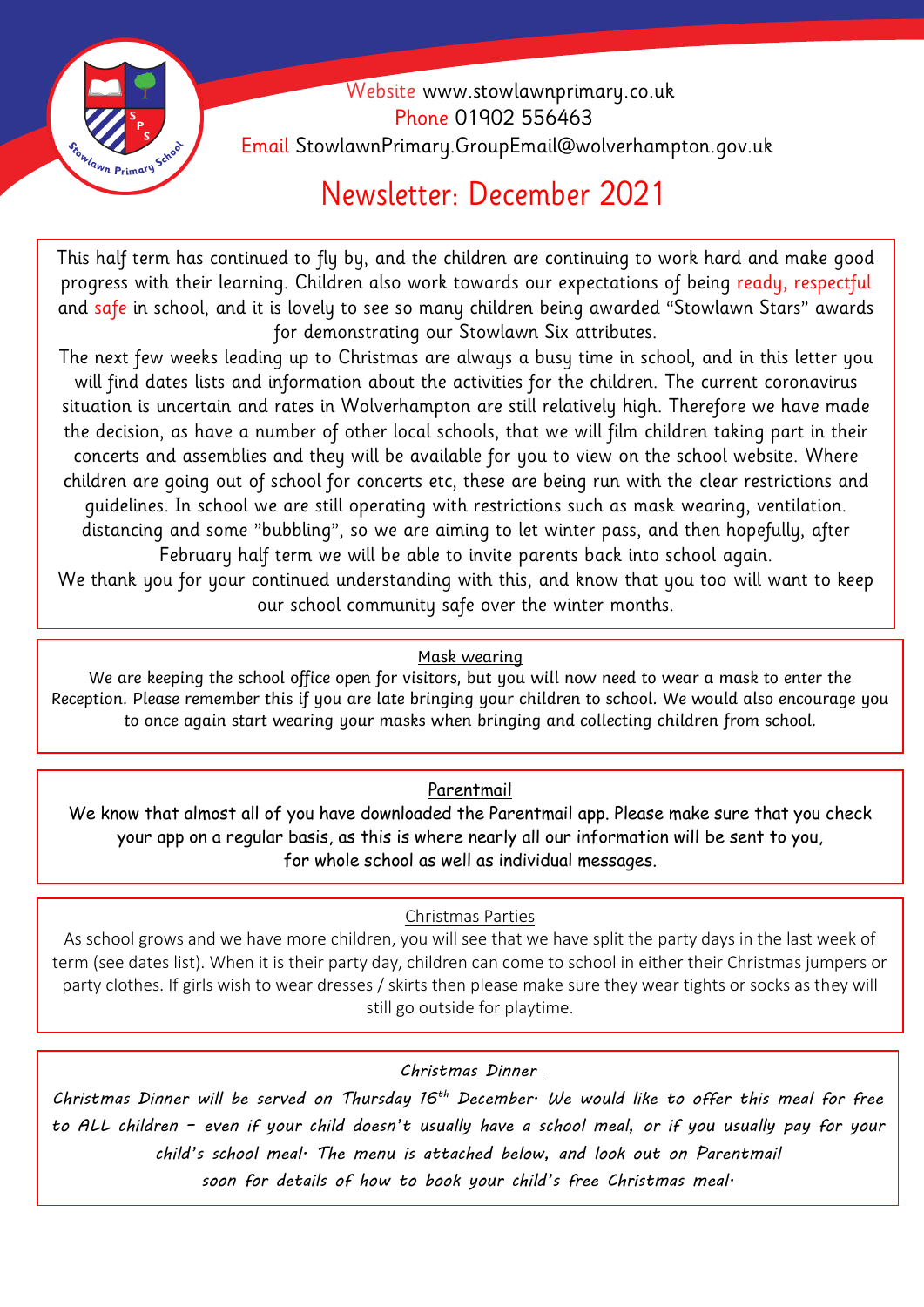

 Website [www.stowlawnprimary.co.uk](http://www.stowlawnprimary.co.uk/)  Phone 01902 556463 Email StowlawnPrimary.GroupEmail@wolverhampton.gov.uk

# Newsletter: December 2021



<u>Fantastic Fundraising!</u>

Over the last few weeks you have contributed to some amazing fundraising! You have raised £583.19 to support colours for Kai, and then £262.45 for Pudsey and Children In Need. What an amazingly generous contribution to both causes – thank you !



#### Dates For Your Diary

| Tuesday 7 <sup>th</sup> December    | Year 4                    | Church concert "Sing for Christmas"                                                                                                                           |
|-------------------------------------|---------------------------|---------------------------------------------------------------------------------------------------------------------------------------------------------------|
| Friday 10 <sup>th</sup> December    | Whole School              | Children can wear Christmas Jumpers instead of their<br>school jumpers (this is not an own clothes day - the rest of<br>school uniform to be worn as normal). |
| Monday 13 <sup>th</sup> December    | Reception                 | am - Christmas songs assembly / video                                                                                                                         |
|                                     | Year 4                    | pm- Ukelele concert / video                                                                                                                                   |
| Tuesday 14 <sup>th</sup> December   | Year 2                    | am - Nativity performance / video                                                                                                                             |
| Wednesday 15 <sup>th</sup> December | Whole School              | Visit to the Christmas Grotto to see a special visitor!                                                                                                       |
|                                     | Y2 to Y6                  | Pantomime visit (return at approx. 5.30pm)                                                                                                                    |
|                                     | Nursery /<br>Reception/Y1 | Christmas Party day                                                                                                                                           |
| Thursday 16 <sup>th</sup> December  | Whole School              | Christmas Dinner                                                                                                                                              |
|                                     | Year 2 -6                 | Christmas Party Day                                                                                                                                           |
| Friday 17th December                | Year 6                    | Carol service / video                                                                                                                                         |
|                                     | Whole school              | Finish for Christmas Holidays                                                                                                                                 |
|                                     |                           | Nursery: 11.30am                                                                                                                                              |
|                                     |                           | Reception, Year 1, 2 and 3 : 1.15pm                                                                                                                           |
|                                     |                           | Year 4, Year 5, Year 6: 1.20pm                                                                                                                                |
|                                     |                           |                                                                                                                                                               |
| Tuesday 4 <sup>th</sup> January     | Whole School              | Return to School                                                                                                                                              |
| Wednesday 26 <sup>th</sup> January  | Year 5                    | Young Voices Concert                                                                                                                                          |
| Thursday 17 <sup>th</sup> February  | Whole School              | Break Up for Half Term                                                                                                                                        |
|                                     |                           | (Friday 18 <sup>th</sup> February - INSET day)                                                                                                                |
| Monday 28 <sup>th</sup> February    | Whole School              | Return to school                                                                                                                                              |
| Friday 8 <sup>th</sup> April        | Whole school              | Break Up for Easter holidays<br>Nursery: 11.30am<br>Reception, Year 1, 2 and 3 : 1.15pm                                                                       |

Year 4, Year 5, Year 6 : 1.20pm